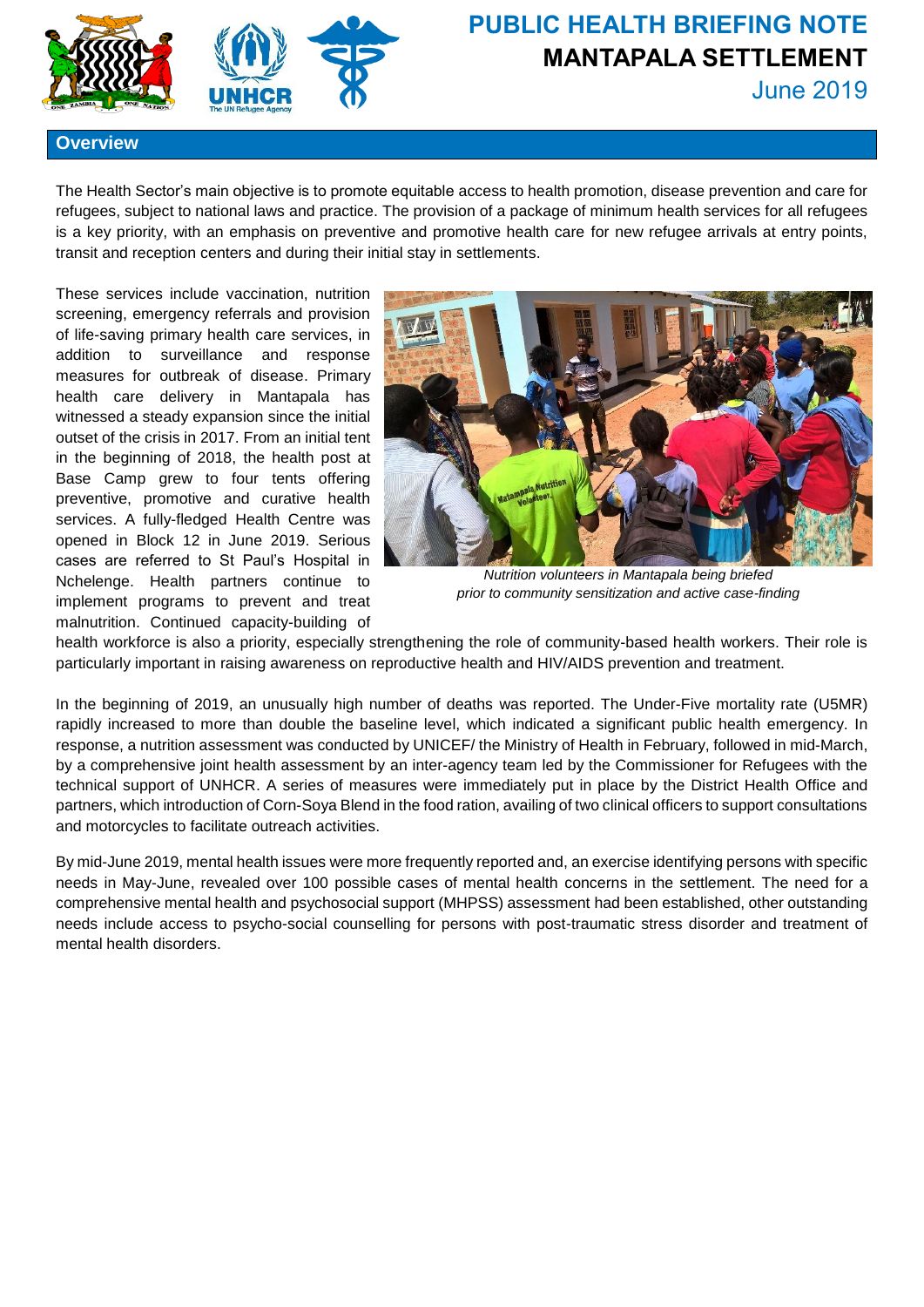

# **PUBLIC HEALTH BRIEFING NOTE MANTAPALA SETTLEMENT**

June 2019

## **Key indicators**



**Severe Acute malnutrition (SAM)**

**Childbirth technically assisted**

### **Achievements and impact**

- Crude mortality rate: 0.28/10,000/day (sphere <1 death/10,000/day)
- U-5 Mortality rate: 1.07/10,000/day (Sphere <2/10,000/day)
- Utilization of health service rate: 1.7 visits/ person/ year (Sphere: 1-4 visits/ person/ year)
- Childbirth technically assisted: 86%
- Referrals: 250
- Total pregnant women tested 1,044 out of 4066 women in procreation age or a coverage of 26% the HIV incidence is 2.6%
- Total other people tested: 3,899 (3226 Congolese and 673 Zambians) out of 11,915 individuals Congolese or a coverage of 27% and 5,000 Zambians.
- Total number of people under ART: 64
- Global Acute Malnutrition (GAM): 2.9% (Sphere: <10%)
- Severe Acute malnutrition (SAM): 0.3%)